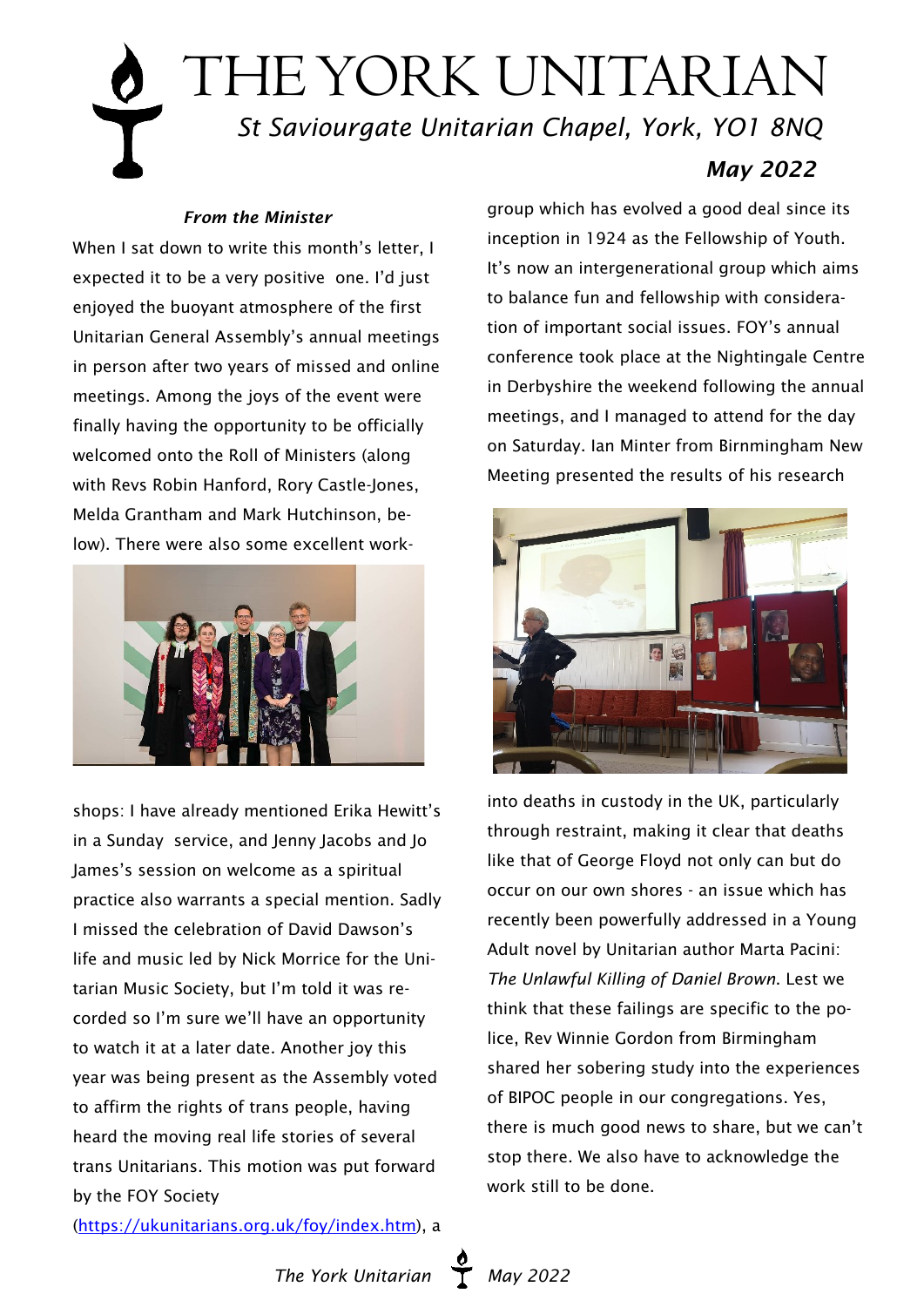May 1, Stephanie Bisby, *The Cosmic Dance* Music: Laura Jones

May 8, Richard Brown, *Who are We to Judge?* Music: Nick Morrice

May 15, Stephanie Bisby, *The Long Loneliness* Music: David Hammond

May 22, David Zucker, *Love* Music: David Hammond

May 29, Rev Claire MacDonald, *Being Here Now: Living an Enchanted Life* Music: Nick Morrice

#### June 5, Stephanie Bisby, *Being Together* Music: David Hammond

Claire MacDonald writes:

How do we find a way to 'be here now' in simplicity, joy and commitment to the common good? This service explores the sacred, the meaningful and the need for belonging through thinking about the idea of 'enchantment' - ' ...nothing to do with fantasy, or escapism, or magical thinking' according the writer Sharon Blackie, more '... a vivid sense of belongingness to a rich and many-layered world; a profound and whole-hearted participation in the adventure of life.' In this service, with music, readings and conversation, we explore what living an enchanted life might be and how touching on enchantment might bring us closer to what Thich Nhat Hanh calls our home in the present moment.



THE INIQUITY OF "OFFSHORE PROCESSING"

2

It was in 2001 that the Australian government first entered into an arrangement with the government of Nauru for that island to become a dumping ground for refugees trying to enter Australia by boat. With a short break this arrangement continued up until present times. In 2021 a further agreement was signed to keep the facility available. Nauru is a tiny island in the Pacific ocean.

It is Australian government policy that no person who attempts to arrive in the country by boat, seeking asylum, is ever settled in Australia. Instead, they are sent to Nauru, or to Papua New Guinea's Manus Island, for "offshore processing" which is in reality mandatory detention for people who have committed no crime.

This is no place to detail the horrific treatment of these refugees except to quote Dr Peter Young, formerly the chief psychiatrist responsible for the care of asylum seekers in detention on Manus and Nauru, who described the camps as "inherently toxic" and said the immigration department deliberately harmed vulnerable detainees in a process akin to torture.

In the company of other members of our Unitarian Universalist Fellowship in Melbourne, Ralph and I have taken part in two protest marches against the harsh treatment of those seeking refuge in Australia.

It was with great horror to learn that inspired by Australia's inhumanity, the UK plans to send refugees to Rwanda for processing. If applicants were to be successful they would be allowed to stay in Rwanda. If unsuccessful they will be returned to their country of origin from which they had fled. On the signing of the agreement the organisation HUMAN RIGHTS WATCH said "Rwanda's appalling human rights record is well documented". It goes on to report, that last year the UK directly raised its concerns about respect for human rights with Rwanda, and grants asylum to Rwandans who have fled the country.

How can we stand by and do nothing when our democratically elected government is choosing, in our name, to act with cruelty and rip up their obligations to those fleeing war and persecution?

Sue Catts Member, York Unitarians

The York Unitarian T May 2022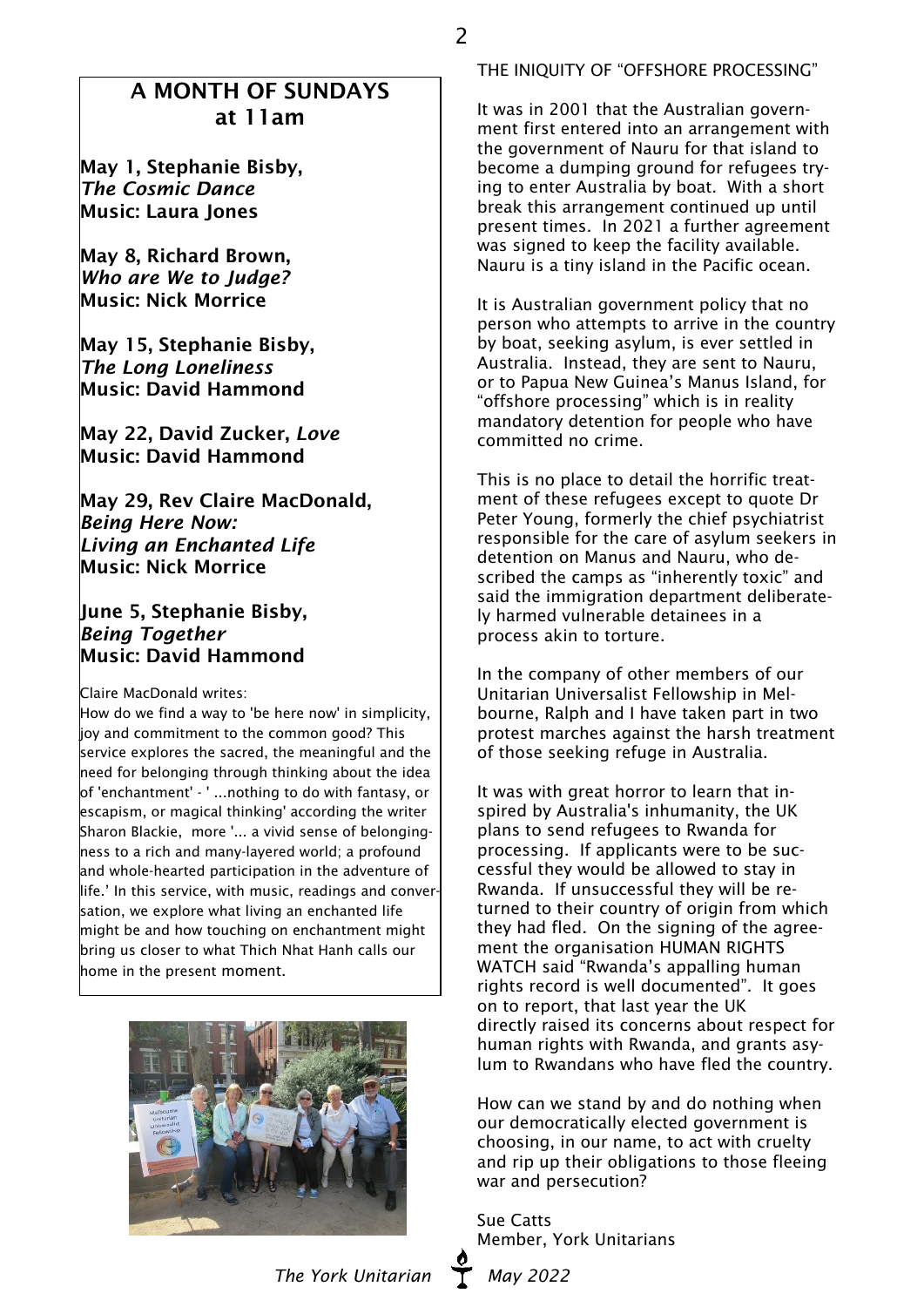# DIARY DATES

*Thursdays at 11am*, congregational meditation group in Chapel and on zoom, contact Dee or Stephanie for details

*Tuesday 3rd May*, York Interfaith, 6.30pm Refugees in York, in the Snow Room at City of York Council Offices

S*aturday 7th May, 1pm,* Late Music Concert, Spelk

*Saturday 7th May, 7.30 pm* Delta Saxophone quartet

*Friday 13th May*, Friday Lunchtime Concert, Ruth and James Sanderson, violin/piano

*Wednesday 25th May*, poetry group, contact Dee for details

*Friday 27th May*, Lunchtime concert, Helen Drewery, piano

*Saturday 28th May, 2pm* Induction Service for Stephanie Bisby led by Rev Ant Howe

## Looking further ahead:

Stall at York Pride: *Saturday 18th June*

York Unitarians 350th Anniversary Celebrations: *Saturday 2nd & Sunday 3rd July*

St Crux fair: *Friday 8th July*

Yorkshire Unitarian Union Summer Gathering: *Saturday 9th July* at Scarborough.



#### **CHAPEL ARCHIVES**

Nick Morrice and I recently conveyed four heavy boxes of chapel archives - containing about 150 different files - to join other chapel archives already deposited with the Borthwick Institute for Archives - University of York. You may wonder 'why the Borthwick?' rather than the more convenient York City Archives at the Central Library. Well, the answer is simple. When the original deposit of chapel archives was made - minute books, account books, title deeds and so on - the Borthwick Institute was very conveniently located in St. Anthony's Hall just walking distance around the corner from the chapel. Today, the Borthwick is located in its own purpose built building adjacent to the University of York library. 'Google' the Borthwick's website; find your way to its catalogue and you will find the schedule of all chapel archives within the Borthwick's care. For the care and cataloguing of our archives at the Borthwick the chapel owes a special debt of gratitude to archivist Sally-Anne Schearn.

 The recent deposit included four additional collections of chapel archives amounting to about 150 documents. One of these collections was a boxful of documents discovered in the Chapel's upper room on a spring clean/'tidy-up' day (c 2008). A second collection was a recovered from a firm of local solicitors who served the chapel over several generations. A third collection was returned a few years ago from a private source and contained material which may well have been used as evidence in the 1899 court case - but, unfortunately not the original 1692 chapel trust deed which remains missing!; and a fourth collection being a bundle of correspondence from Unitarian HQ in London which also relates to the 1899 court case [for details] of this case see my article in Transactions of the Unitarian Historical Society 36:1 (2015)].

 There is also a fifth box of non-deposited documents relating to recently past and present concerns and which really needs a safe and secure place on the chapel premises rather than in a chapel member's home. Maybe the chapel committee could provide a special locked cupboard with limited access, in the upper room? Andrew M. Hill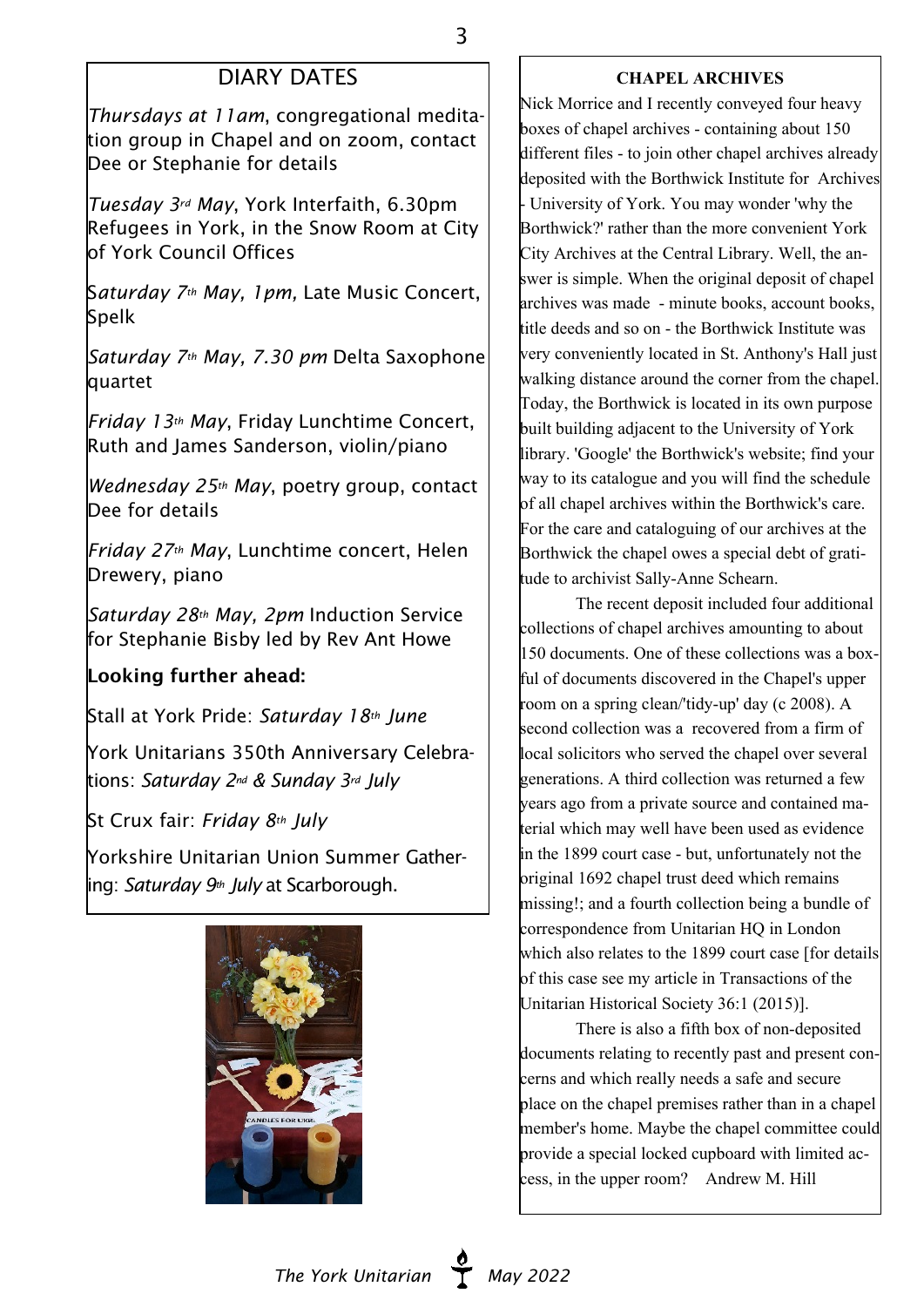### **Jenny Jacobs' sermon - March 20th**

My text today is "Yet man is born to trouble, as the sparks fly upward." Job 5:7

These words are spoken by Eliphaz, one of Job's "comforters". His thesis is that although we all face trials, God brings relief to the innocent and only the wicked fall. The entire book of Job is, in fact, a riposte to this thesis; it shows that bad things do happen to good people, and misfortune falls on all, no matter how virtuous they may be - and there may be no relief. But at the point in his speech where Eliphaz says that Man is born to trouble, he acknowledges that tribulation is in fact universal. This harks back to Genesis, when Adam and Eve are expelled from Eden, when humanity is born out of myth and into reality, and God says that Adam's life shall henceforth be one of hard labour with unfriendly ground, and Eve shall give birth in pain. To be human is to suffer.

So Man is born to trouble – but the simile is one of beauty. Sparks fly upward – I am transported to all those Guy Fawkes nights of my youth, or the camp fires with the Girl Guides, and I am standing in the darkness, my eyes fixed on the mesmerising glow of the fire, the dancing flames, and the sparks that break free and dance upwards into the night sky. The author could have chosen other similes if he was looking to suggest a weary inevitability. Man is born to trouble, as night follows day, perhaps. But no – man is born to trouble as the sparks fly upward. There is beauty in that image, the inevitability, sure, but also an idea of breaking free and soaring Heavenwards. So this is not as straightforwardly downbeat as it may appear.

I doubt there is anyone alive who hasn't experienced some sort of trouble or pain. Amongst my own small circle of friends, we have dealt with painful divorce, bullying at work, the sudden loss of a parent, a child with a disability, life-threatening illness and watching a parent's long slow death from cancer in one case, dementia in another. Not one of us has got off scot free. Death, sickness, violent crime, insidious bullying, poverty and the endless struggle to make ends meet – sometimes life seems relentlessly difficult and some people seem, unfairly, to bear so much more of their share of the bad stuff than others.

But humanity is a dauntless species. We are remarkable for our ability to survive knockbacks, for our resilience, for our ultimate faith in life, for our belief that better times might be just around the corner, and that however bad life can be, it is, for almost all of us, better than the alternative.

So yes, we are born to trouble. But on the whole we cope with it. And to be human is so much more than that! It is also to feel joy, love, friendship, creativity, empathy, inspiration, pleasure, intellectual prowess, job satisfaction even. How, after all, could we experience job satisfaction if everything came to us without any effort on our part? And how can we appreciate beauty if we don't have anything ugly with which to compare it? How can we enjoy the wonderful lassitude after extreme physical exertion if we haven't expended intense effort in the first place? How do we experience those moments when we can feel our minds expanding if we haven't first wrestled with some difficult mathematical or philosophical problem? (Or even today's Wordle.)

The York Unitarian **May 2022**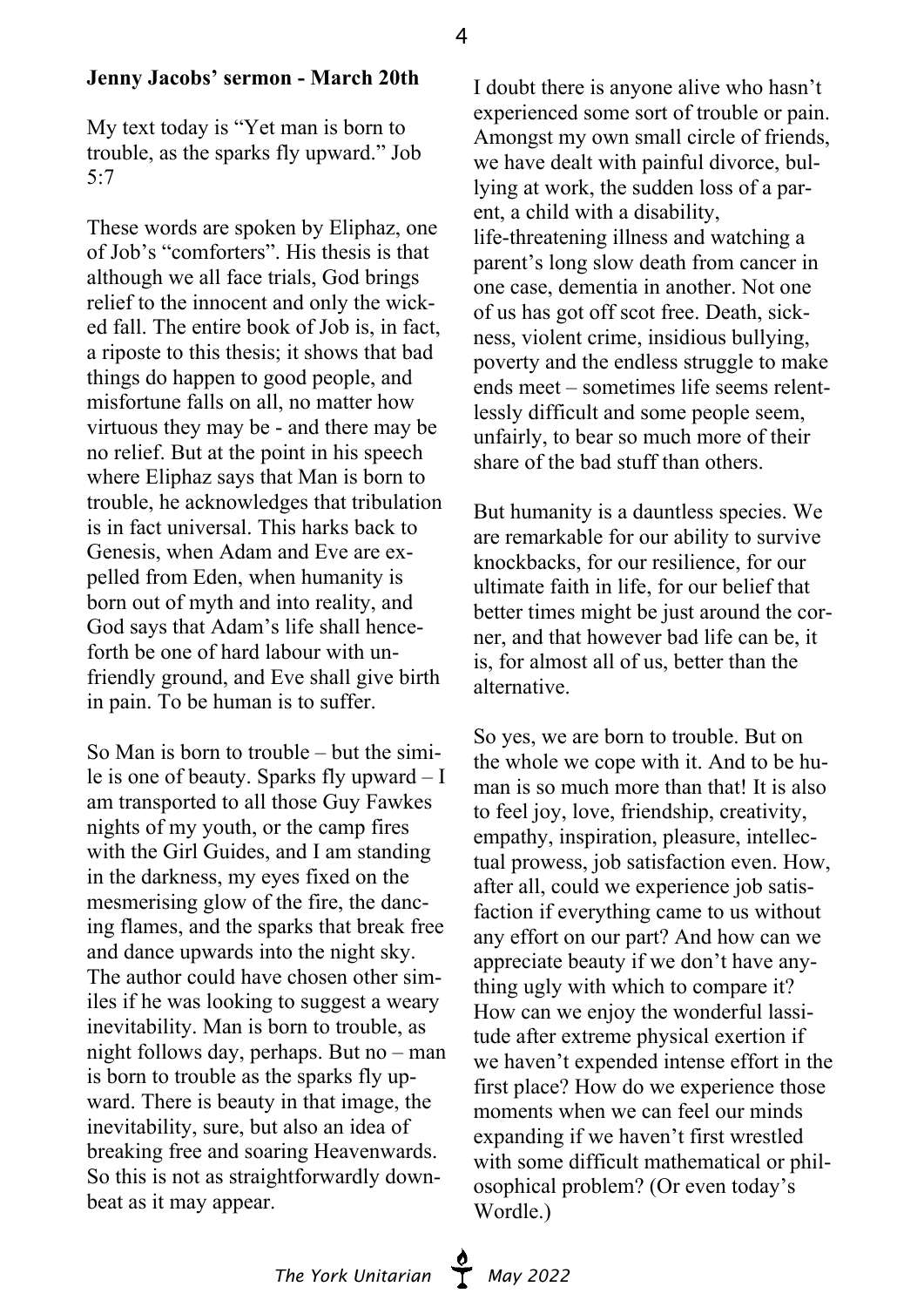5

Humans do actually enjoy work. We like to get to grips with problems, whether mental or physical. We like to engage our brains and work out solutions. We enjoy helping others and get great satisfaction from alleviating suffering, whether through our own skills, or through raising and donating money to charities which help those who may be far away from us and suffering worse problems. We have vivid imaginations, we can envisage new and better ways of doing things, and we are at our most fulfilled when all parts of us, physical, mental and spiritual, are engaged and active. When we are working – and working well.

But life isn't just about work! It's also about taking time out to appreciate the beauty of music, of great art and architecture, of the natural world. We are surrounded by things that make the heart soar – these things differ for each one of us. My older son, for example, finds himself in tune with industrial wastelands (at least, that's what they look like to me!). For my younger son, it's cats, especially his cat Phoebe, and drawing. One friend's favourite thing is dancing around her kitchen to disco music which I can't abide. For me, it's the soul-ravishing music of the baroque when I'm playing with my recorder group every week. And mountains, even if I'm only seeing them on TV in nature programmes. Roses. Light streaming in through stained glass windows. Great coffee. The company of friends. I won't go on. You'll all of you have your lists. Think about them for a moment… And for all of us, amidst the hustle and bustle of our daily lives, one of the secrets to a happy, fulfilled life is to get off the merry-go-round every so often and find the time to just be.

To forget about the to-do lists, the endless chores, the daily duties which can overwhelm us, and to go deep into nature, to pay attention. As both W H Davies and Mary Oliver remind us life is not worth living unless we stop and stare, unless we open our eyes and observe what is right under our noses or up above our heads but is so easy to miss. And the great thing about these experiences is, they are freely available to every one of us. It might not be a field of cows or a field of grasshoppers – we can't all access fields – but it could just as easily be the nightingale singing in Berkeley Square. Or an urban fox slinking past the dustbins. All we need to do is stop and pay attention and allow the radiance of the natural world to shine upon us in all its glory. The lockdown in 2020 gave many of us the opportunity to do just that and some people found their priorities shifting as a result.

We discovered (if we didn't already know it) that we do have to engage, to focus, to give ourselves fully to the moment, even when those moments are hard. Even when we find ourselves lost in the wilderness. We have to give ourselves and risk failure, risk pain and rebuffs. We cannot live, we cannot love without sorrow.

And we can't avoid trouble by hiding away and **not** engaging with the world. That just produces a different **sort** of pain – the stagnation of unfulfilment, the nagging knowledge that we are not living out our true potential, regrets once it's too late to do much about it. Living half a life is not the answer. Yes, we may get knocked back, not once, not twice, but repeatedly – we are born to trouble – but we must take heart, have courage, and show resilience.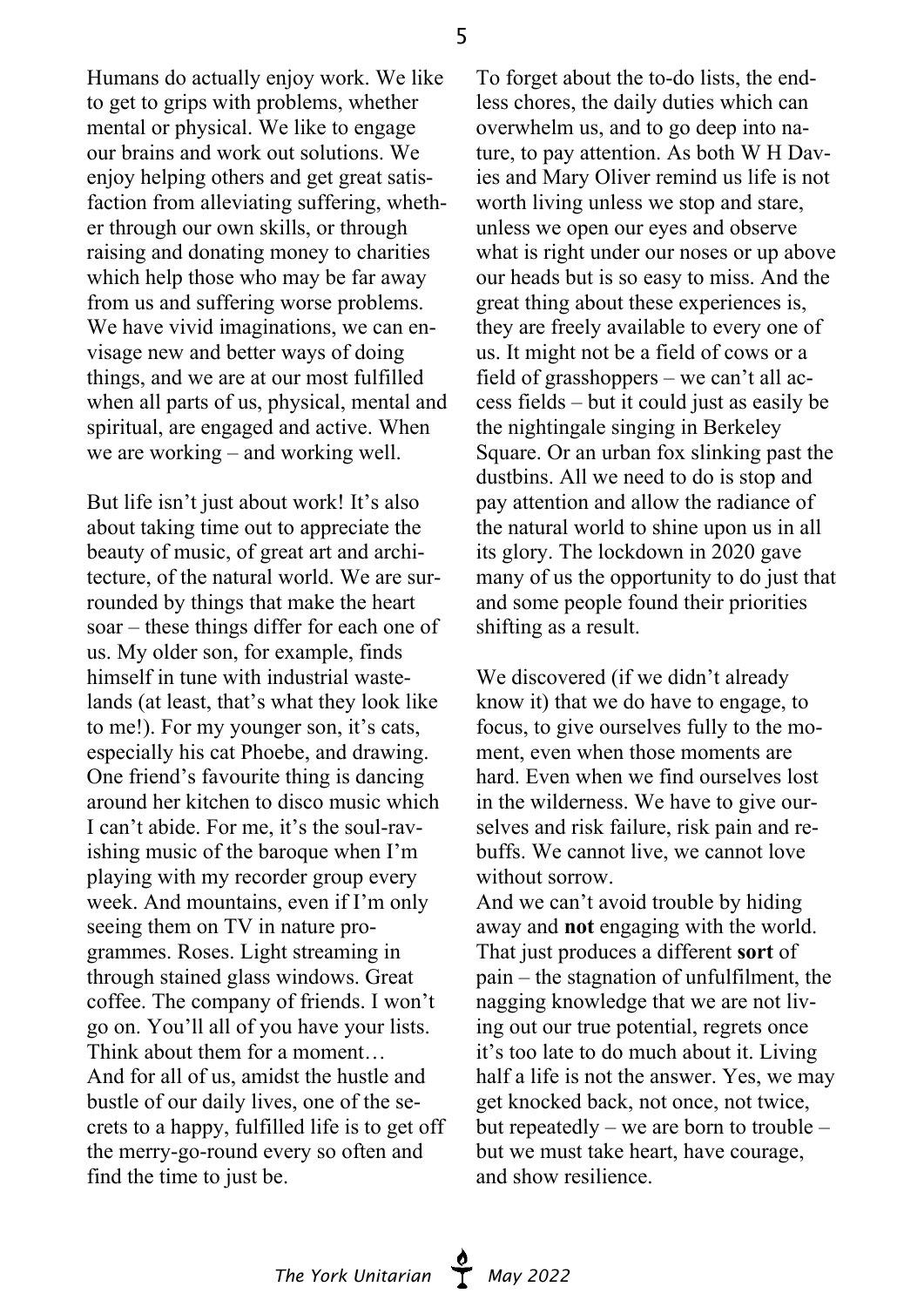Or as the late, great Jack Spong put it, we must live fully, love wastefully and be the best that we can be. Not just when life is going well but when we are being tested to our limits. The wilderness, it's worth remembering, is a place of tremendous growth. It's where we make and remake ourselves, we learn hard lessons, and we emerge stronger.

All that we achieve - the beauty, the acts of daring, the many small kindnesses, the art, the science, the works of our imaginations, all of that takes place within that short space of time within which, although we are born to trouble, like sparks we fly upward, illuminating the darkness.

So… Man is born to trouble, as the sparks fly upward…? Yes, I say, Amen to that.

\*\*\*

#### **Interfaith event at Mansion House Report and pictures by Nicky Jenkins**

The Mayor and Lady Mayor hosted a reception at the Mansion House for members of the York Interfaith Group. Unitarians were well represented, making up almost a table full. The Mayor explained the difficulties they had had and sympathised with faith groups for not being able to gather during the Pandemic. However they had been creative in finding alternative ways of doing things such as hampers for pensioners rather than the usual big lunch. He affirmed the importance of the work of the Interfaith Group and said the city wanted to support any initiatives we had to strengthen inclusivity. The Sheriff explained his theme for the year which was to encourage younger people into civic life, acting as trustees etc. Refreshments were provided by the Larder Table who train women prisoners for roles in the hospitality industry.

The Mansion House was lit in yellow and blue in solidarity with Ukraine.





*The York Unitarian* **May 2022**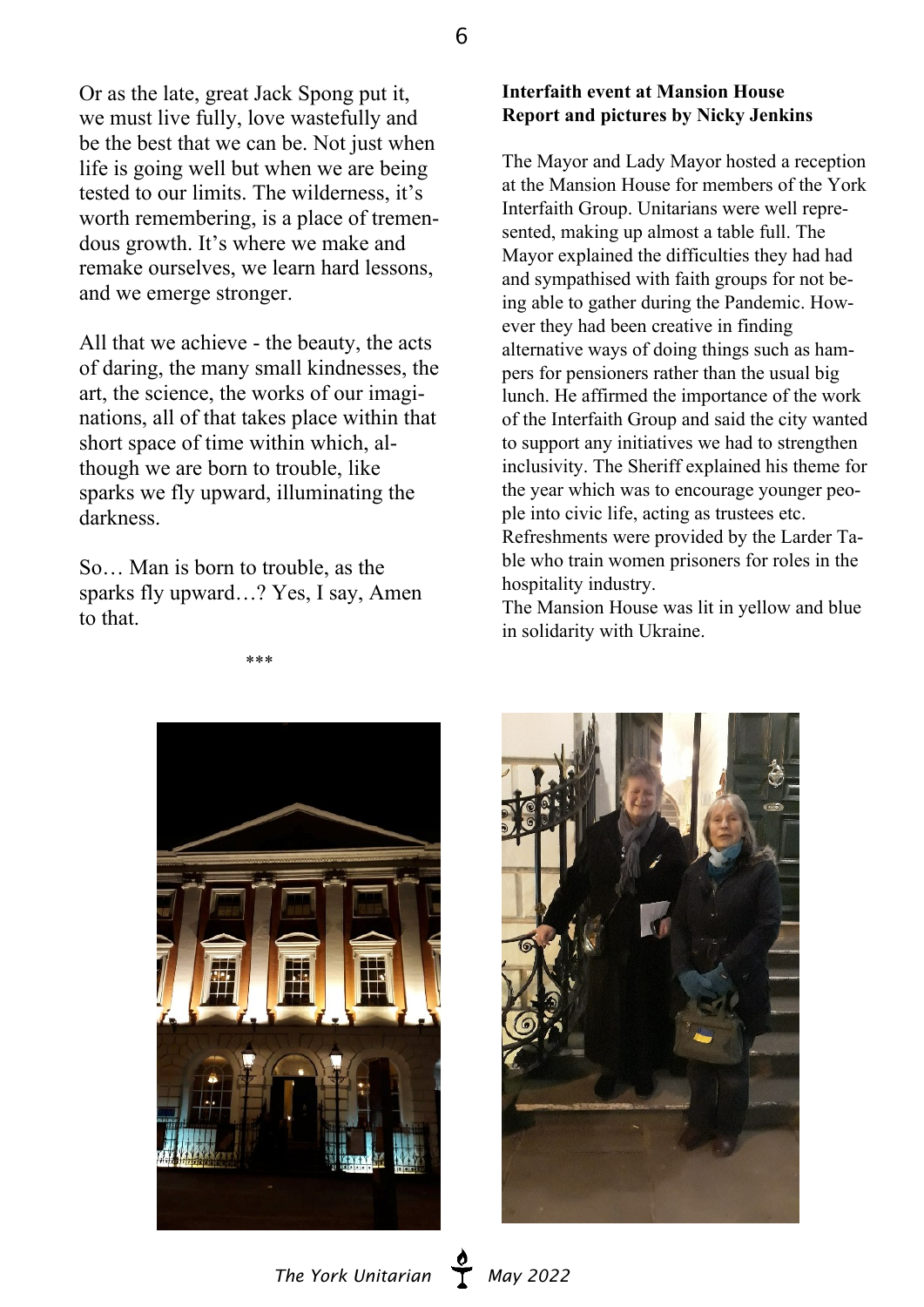Blown By Sue Elliott

*'My mind is blowing' (Ukrainian refugee, BBC Radio 4, March 5th 2022)*

A blown mind searches in the rubble of a wrecked life. In the chilly hours and minutes of uncertainty, she finds a single word. In wakeful hours it chases through burnt houses, strange bunting hanging from shattered windows.

A body, uncollected, lies wrapped warmly at the roadside.

Before, we couldn't catch the wind. The old trees, upended, litter the hills, their roots shredded like spaghetti, dangling across ancient lanes where branches clutch empty air.

But there, an old man bends on the shoreline. At an oblique angle he holds his camera. I stop, curious. He tells me he's *'trying to catch a wave as it breaks.'*

There are no answers in the wind, and on the shore the wave falls. The camera and the single word find something unspeakable.

*After 'Blowin' in the Wind' (Bob Dylan 1962) and 'In the chilly hours and minutes' (Donovan (1965)*

*February ends with the Russian invasion of Ukraine (it's only an exercise, he said), leaving millions homeless, seeking refuge alongside revenge. In the months preceding, in our own country, four violent storms in quick succession, have left the landscape transformed, compared by some to the scenes of the Great War captured by artists. On a beautiful day at Beadnell, Northumberland, the determined sea has calmed itself. We seek reassurance in the gentle breaking of white waves. I marvel too at the mind's capacity, amid suffering, to locate a world of meaning in a single word.*